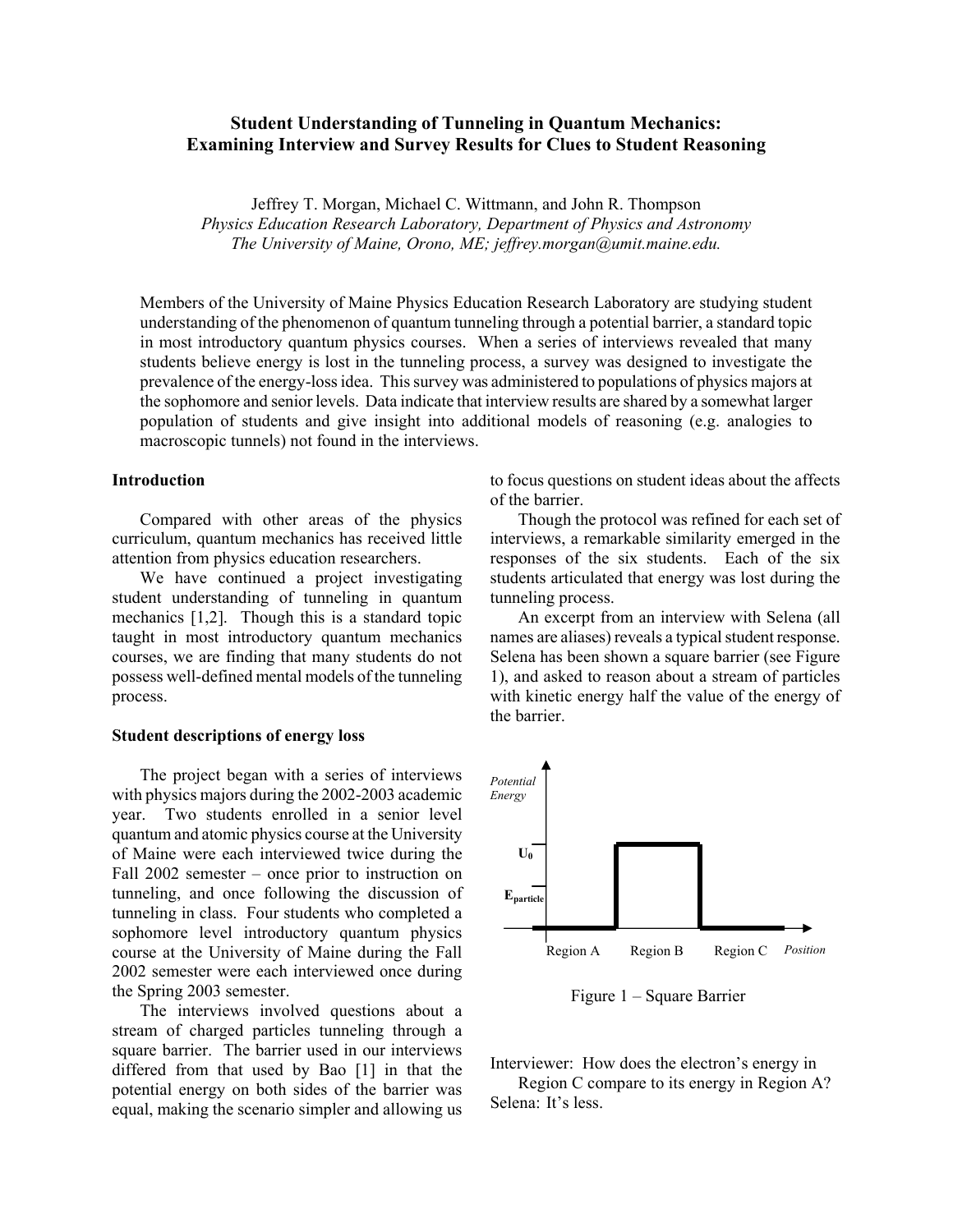- I: It's less in Region C?
- S: Mmm-hmm.
- I: Ok, why is it less?
- S: Uh, because it requires energy to go through this barrier.

Another student proposed the energy loss idea without being specifically questioned about energy.

Interviewer: Is there any chance the electron will ever be found in Region C?

Jack: Yes, there is.

- I: There is? How do you know that?
- J: Well I know because I was taught that… when the particle of some certain potential energy, or of some energy, encounters a potential barrier, there is a possibility, calculated through, well, wave equations and their integrals, that a particle will actually just go straight on through, losing energy as it does so, and come out on the other side of the potential barrier at a lower energy and continue on its path.

While examining the interview transcripts can provide some insight into student reasoning, examining an interview subject's hand motions and sketches provides additional clues. Two typical student sketches of the wave function in all three regions are shown in Figure 2.



Figure 2: Student sketches of the wave function in Regions A, B, and C

In both sketches, the student has correctly drawn the wave function as sinusoidal in Regions A and C, as well as exponentially decaying in Region B. In addition, the amplitude of the wave function in Region C is smaller than the amplitude in Region A. During interviews, 5 of 6 students discussed the connection between the amplitude of the wave function and the probability of locating the particle. If a student is questioned about the probability of detecting a particle in Region C, examination of the amplitude of the wave function in Regions A and C will yield the correct response.

However, both students have incorrectly sketched the wave function as oscillating about a lower average vertical position in Region C as compared to Region A. If a student has this picture of the wave function in mind, sketched on an energy-versus-position graph (note the original label of "E" on the vertical axis of the lower sketch), he or she would likely reason that the particle has lost energy. Earlier results [2] indicate that students often use axis height to indicate particle energy in quantum tunneling situations.

The sketches reveal what may be a source of additional confusion for students. Both students have first sketched the square barrier, even though they were merely asked to sketch the wave function as a function of position. The vertical axis for the barrier diagram represents energy, but the vertical axis for the wave function sketch represents the amplitude of the wave function. Instructors often sketch the wave function on top of energy diagrams. Perhaps students, in this instructional environment, incorrectly link the amplitude of the wave function to the energy. Equipped with this model, it is reasonable that students examining the decaying wave function in Region B would conclude that the particle was losing energy.

# **Refining our understanding of student thinking**

In order to investigate the prevalence of the notion that energy is lost during tunneling through a barrier, a survey was designed to ask students about energy loss and probability of detection for particles tunneling through square barriers.

The survey was administered during the Spring 2003 semester. Since neither quantum mechanics course is offered at the University of Maine during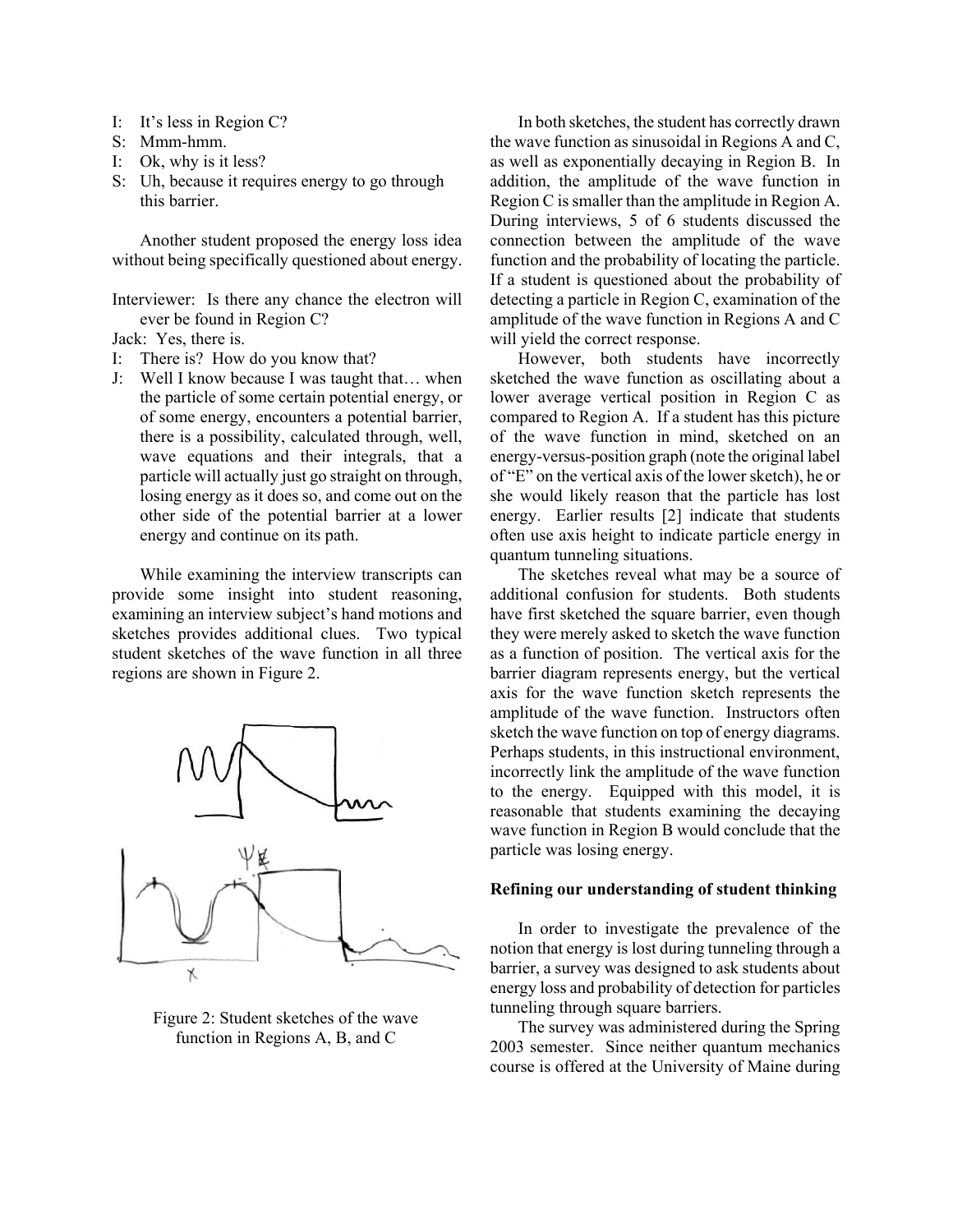the spring semester, two other classes were selected in which to survey students. The survey was administered to 15 students in a sophomore-level classical mechanics course, and 4 students in an upper-level statistical mechanics course. Thirteen of the 15 (87%) classical mechanics students<sup>1</sup> had completed the sophomore level introductory quantum physics course. All four of the upper-level students<sup>2</sup> had completed a sophomore level quantum physics course<sup>3</sup>, and three of the four  $(75%)$  had completed a senior level quantum physics course.

The survey begins by showing students a diagram of a square barrier (similar to Figure 1), and asking about the energy of particles that are detected in Region C. The results of question 1 are shown below:

#### Table 1: Responses to Question 1

| Response<br>(correct is shaded)                                  | soph. level<br>$(n = 15)$ | upper level<br>$(n=4)$ |
|------------------------------------------------------------------|---------------------------|------------------------|
| Energy in Region $C$ is<br>the same as the energy<br>in Region A | (27%)                     | (75%)                  |
| Energy in Region $C$ is<br>less than the energy in<br>Region A   | 11<br>(73%)               | (25%)                  |

Students were then prompted to explain the reasoning used to determine their response. Answers from both sophomore and upper-level students who said energy was lost were consistent with the interview results. For example:

- "Some energy is dissipated as the particle tunnels through the potential barrier"
- "It will take some energy for the particles to penetrate the barrier in Region B"
- "Energy is 'lost' getting through the barrier"
- "The potential barrier Region B lessens the energy of the particles"
- "Particle should lose energy tunneling through a barrier"

We note that the more advanced students, though they performed better on the survey than the sophomore students, as expected, gave what seemed to be memorized or incomplete explanations of their reasoning. Responses included "particles are able to tunnel," and "the particles don't lose energy when they tunnel". These responses suggest that while advanced students have perhaps memorized the correct answers, their understanding of tunneling phenomena may be no better than that of sophomores.

The remainder of the survey dealt with the effect of modifying either the potential barrier (increasing width or height) or the particle energy (decreasing, increasing below the barrier energy level, or increasing above the barrier energy level). In each scenario, students were asked about (i) the probability of detection, and (ii) the energy of the particles in Region C.

Examining the responses of the sophomore-level students on the remainder of the survey (see Table 2), it is apparent that they perform better on questions about probability than on those about energy<sup>4</sup>. While this may indicate good mental models for probability, it may also suggest that students don't have well-defined connections between the various concepts involved in tunneling. Ambrose, et al. [3], have described student difficulties in reasoning about the behavior of waves. A student model based on the wave function portrayed in Figure 2 might suggest that everything – amplitude, energy, probability – decreases after tunneling. On the administered survey, such reasoning would suggest decreased probability (correct), as well as decreased energy (incorrect).

We present one result from the additional questions to illustrate the richness of student reasoning on quantum tunneling. Some students seem to think of physical, macroscopic tunnels when they reason about quantum mechanical tunneling.

 $\frac{1}{1}$ <sup>1</sup> All four students who were interviewed following completion of the sophomore-level course were part of this group.

<sup>&</sup>lt;sup>2</sup> Neither of the interview subjects from the senior-level quantum and atomic physics course were part of this group.

<sup>&</sup>lt;sup>3</sup> One of the students is a graduate student who completed undergraduate coursework at another institution.

 <sup>4</sup> Three of the four upper-level students answered all questions correctly on the survey.